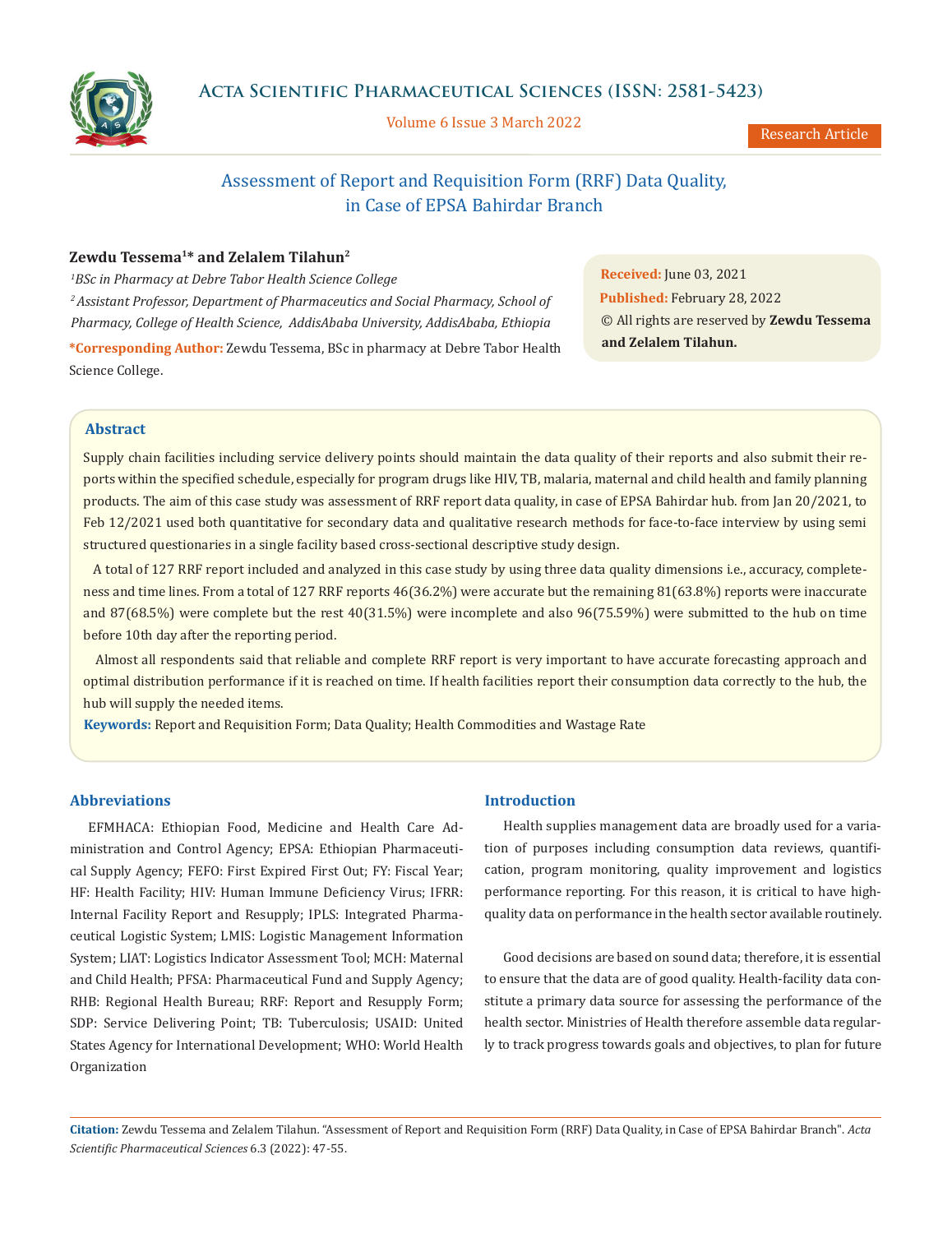needs, and to set priorities for the health system. However, data of poor-quality result in a lack of trust among users [1].

Program pharmaceuticals are ordered every two months by hospitals and health centers and delivered by EPSA to these facilities directly or indirectly. Direct delivery sites are facilities that receive program pharmaceuticals directly from EPSA hubs whereas non-direct delivery sites are health centers that receive products from EPSA hubs through Woreda Health Offices [2].

When determining funding levels for programs and priority areas of the health system, health proposers need to know what level of trust they can place in the data. Planners also need to know what investments they must make to strengthen data quality and reporting systems. Assessment results should be distributed widely within the Ministry of Health and to development partners and other stakeholders to make known the strengths and limitations of the data. Poor-quality data can weaken demonstrations of progress towards health sector objectives and may hinder annual planning processes by providing misleading results. It is therefore crucial to discuss any problems of data quality, to identify measures to improve quality, and to develop action plans to implement such measures [1].

Based on the activities taken on supplies in the logistics system (i.e., storing, moving and using the supplies), three basic types of logistics records are used to monitor and track the status of the products in the pipeline. It includes stock keeping records, transaction records, and consumption records. Stock keeping records hold information about products in a storage e.g., bin-cards and stockcards whereas the transaction records keep information about products being moved e.g., report and resupply forms (RRFs), internal facility and resupply forms (IFRRs), different vouchers and etc. The consumption records maintain information about products being consumed at the health facility e.g. patient registration book [3].

#### **A levels of the data management and reporting system**

Data collected, aggregated and reported to measure indicators flow through a data management and reporting system that begins with the recording of an encounter between a client and a program staff member, a commodity distributed, or a person trained. Data are collected on source documents (e.g., patient records, client intake sheets, registers, training registers, commodity distribution logs, etc.) Through the data management and reporting system, the data from source documents are aggregated and sent to a higher level (e.g., a district, a partner or principal recipient or a sub-partner or a sub-recipient) for further aggregation before being sent to the next level, culminating in aggregation at the highest level of a program (e.g., the M&E Unit of a National Program, the Principal Recipient of a Global Fund grant). The data from countries is frequently sent to international offices for global aggregation to show progress in meeting goals related to health initiatives [4].

#### **Data quality dimensions**

The routine data quality assessment is grounded in the components of data quality, namely, that Programs/projects need accurate and reliable data that are complete, timely, precise or accuracy, credible and maintained under conditions of confidentiality, when appropriate [4].

As described in Medicines Waste Management and Disposal Directive of Ethiopian Food, Medicines and Health care Administration and Control Authority (EFMHACA) pharmaceutical waste encompasses at least one of the following; expired, unused, spilt, and contaminated medicines [5]. These problems are highly depending on poor data quality released and used in the area of logistics management information system.

A quality health service requires the availability of safe, effective, affordable and qualified drugs in adequate quantity at all times with appropriate dose and dosage forms. However, managing drug supply is a very complex process that requires a strong organizational structure, and integrated supply chain. It involves a number of interrelated logistics functions accompanied by appropriate support functions in a supply chain and governed by stringent policy and legal framework.

These functions can be kept effective and integrated well if quality information moves up and downstream of a supply chain. Thus, a properly managed information systems should be established in each health supply chain facilities. Good report data quality across all the supply chain levels increases program impacts, i.e., maintains commodity availability and improves service seeking of the

**Citation:** Zewdu Tessema and Zelalem Tilahun*.* "Assessment of Report and Requisition Form (RRF) Data Quality, in Case of EPSA Bahirdar Branch". *Acta Scientific Pharmaceutical Sciences* 6.3 (2022): 47-55.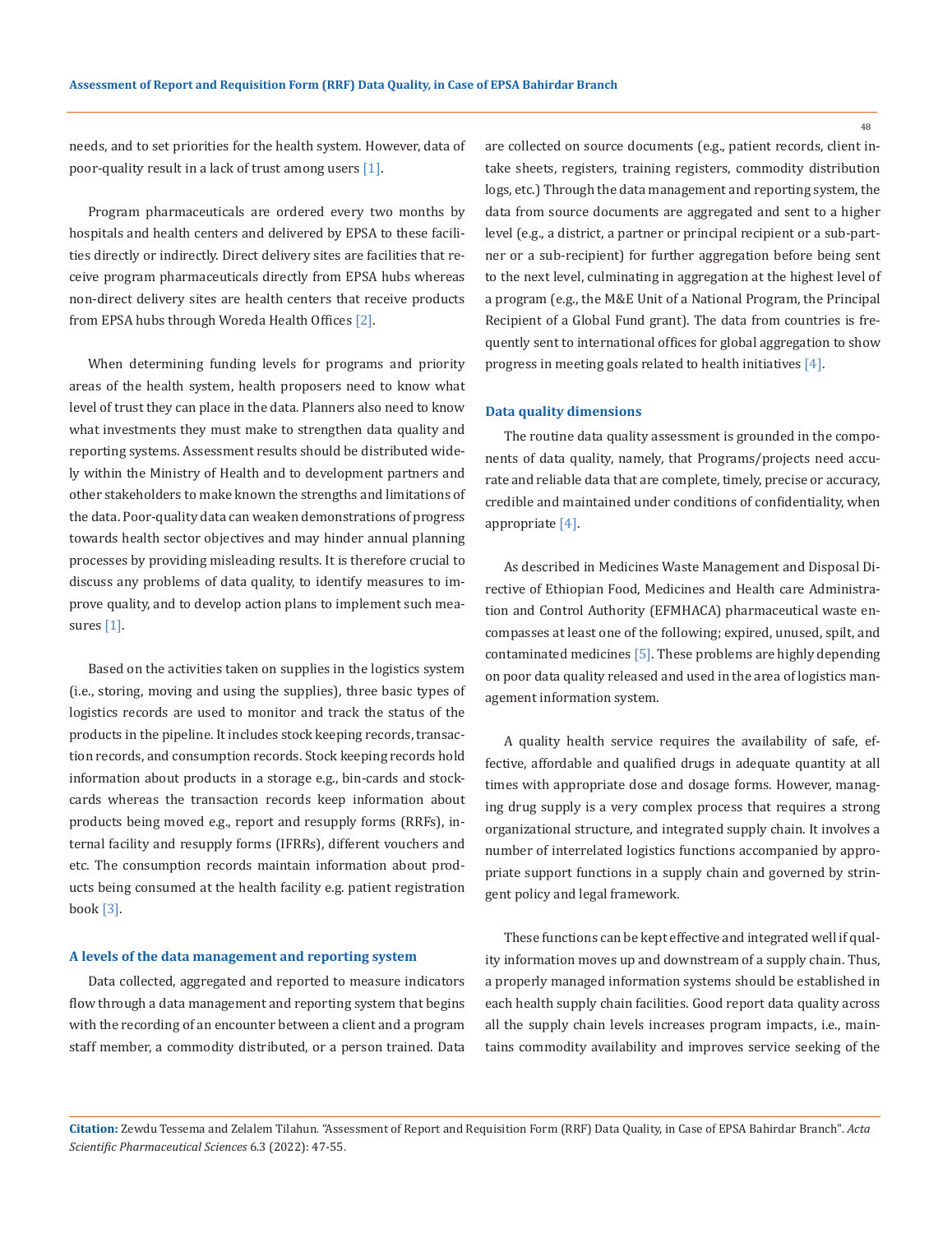community, enhances the quality of care, increases professional satisfaction and morale. Motivated staff are more likely to deliver a higher quality of service, improves efficiency and effectiveness [3].

In Ethiopia, studies on RRF reporting data quality and related logistics information system are very limited. Therefore, the aim of this case study was to evaluate RRF data quality for program drugs and its effect on supply chain activities in EPSA Bahirdar hub.

#### **Statement of the problem**

The quality and timeliness of the RRF reports have a sound impact on the sustainable accessibility of essential medicines particularly program drugs and prevent both under and over stock availability. Supply chain facilities including service delivery points (SDP) should maintain the data quality of their LMIS tools and also submit their reports within the specified schedule, especially for program drugs like HIV, TB, malaria, maternal and child health (MCH) and family planning products.

In supply chain management data quality can have strong effects on operations in the supply chain. Consider, for instance, the bullwhip effect, understock or overstock in the EPSA hub though there may be high or low demand in the health facility respectively. This may result in poor health quality service and/ high pharmaceutical wastage rate. This means that if a certain piece of data in a supply chain is erroneous or uncertain for example, the demand forecast of a certain product is far from the actual demand, then fluctuations increase rapidly along the supply chain. This effect is affected by data quality, as logistics management processes rely on data provided by others.

Poor quality data can imply a multitude of negative consequences in almost all pharmaceutical supply agency as well service delivering points like health facilities. The implications of poor-quality data can lead to less customer satisfaction, increased running costs, inefficient decision-making processes, lower performance and lowered employee job satisfaction. Poor data quality also increases operational costs since time and other resources are spent detecting and correcting errors. Poor data quality also means that it becomes difficult to build trust in the agency service, which may imply a lack of user acceptance of any initiatives based on such data  $[6]$ .

To sum up, the problem that come from poor report data submitted to EPSA hub particularly Bahirdar hub from health facilities can cause inefficient health supply chain management practice like high wastage rate, under or over stock in the hub and low customer satisfaction especially for program health commodities.

#### **Significance of the case study**

The findings of this case study are expected to contribute a lot for different stakeholders. The primary significance of this study was to Ethiopian pharmaceutical supply agency (EPSA) in getting an information about the current status of health facilities" (HFs) stock status of program health commodities appropriateness is crucial for its good handling of stock in the warehouse that may decrease wastage rate and stock out.

The findings of this case study will help the health facilities to know how their report quality affect their health care service and the overall supply chain management related to health commodities. And also, it can use for the Ministry of health, RHBs, Zonal health Department's, Woreda Health Office's, and Non-governmental organizations working in the area to identify the gap in Practicing appropriate health supply chain report data quality.

By understanding the effect and benefits of RRF report data quality EPSA may enhance delivery of pharmaceuticals to Hospitals and Health Centers which have submitted a completed and approved RRF on time. Hospitals and Health Centers receive pharmaceuticals every other month. At the time of delivery, EPSA trucks will wait while products are counted and verified, to take note of any discrepancies, to obtain proof of delivery (Model 19), to collect signed and sealed EPSA Delivery for the pharmaceutical's shipment.

#### **Literature Review**

The data quality of RRF was assessed using indicators such as accuracy, timeliness, and completeness. Accordingly, of the total sampled RRF, 89 (64.6%) of them were accurately filled, and 43 (31.2%) were found to be inaccurate. However, when we consider by facility type, the hospitals and the health centers respectively filled 13 (72%) and 77 (63.9%) of their RRFs accurately. From inferential statistical analysis, RRF data accuracy had a significant association with staff training [3].

Selection and quantification of medicines without proven data/ evidence and techniques result in wastage due to expiry. Poor quantification and forecasting of medicines will lead to overstocking of the medicines. Overstocking of medicines normally leads to high number of expired medicines, high cost of storing excess stock

**Citation:** Zewdu Tessema and Zelalem Tilahun*.* "Assessment of Report and Requisition Form (RRF) Data Quality, in Case of EPSA Bahirdar Branch". *Acta Scientific Pharmaceutical Sciences* 6.3 (2022): 47-55.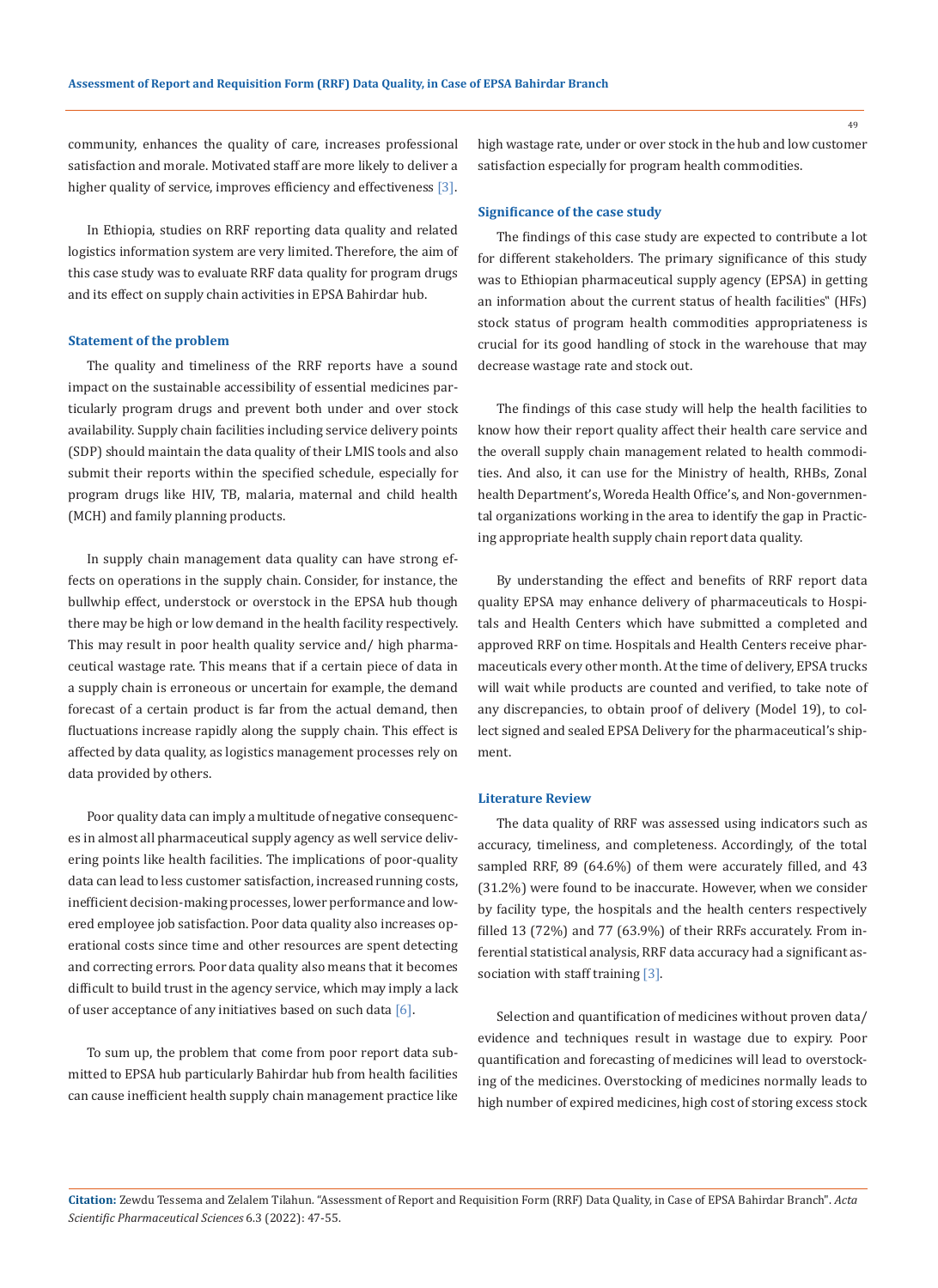and high incidences of pilferage of high potent medicines all these are could be due to poor data quality [7].

A study done in east wollega zone in Oromia, Ethiopia showed that Out of a total of 225 service registration book data, 176 (78.2%) were complete. Out of a total of 200 service delivery and morbidity report data, 172(86%) were complete. The timeliness of health facility reports to the next respective level of the health system was 21(70%), 10(66.7%), and 4(80%) for Health posts, Health Centers, and district health offices, respectively. And data quality in terms of accuracy only 24(48%) of the 6 months health facility service delivery report was within the acceptable range. The study shows that the overall status of data quality in terms of report timeliness, report completeness, and data accuracy was 72.2, 86, and 48%, respectively, which are far less than the national targets. Data quality was slightly improved, looking from a health post to the district health office [8].

A study on Inventory management performance for laboratory commodities in public hospitals of Jimma zone, Southwest Ethiopia showed that the total estimated bin-cards, 225 (69.9%) of them held along with the items, and only 30.4% of them filled accurately and the wastage rate of the commodities in the hospitals was 27.2% and resulted in a loss of about 10,248.5 US dollars [9].

#### **Objectives**

### **General objective**

Assessment of Report and Requestions Form (RRF) data quality, in case of EPSA Bahirdar branch.

#### **Specific objectives**

- To assess RRF report data time lines.
- To assess RRF report data completeness.
- To measure RRF report data accuracy.

### **Methodology**

#### **Study area and period**

The study was done in the Northwestern cluster of EPSA which is Bahir Dar branch located in Bahir Dar town in West Amhara. The Amhara regional state capital city (Bahir Dar) is located 565km away from Addis Ababa. The cluster serves for catchments of Gondar Branch, Dessie Branch, Assosa Branch and direct deliver for 2 regions, a total of 488 institutions (6 zones health offices, 67 Woredas health offices, 34 public hospitals,2 military and 5 private hospitals,373 health centers, and 1 research institutions). The hub delivers health commodities especially program drugs to direct delivered site through 18 routs using 12 vehicles having from small to large volume by categorizing the rout EVEN and ODD in every other month.

This case study was conducted from Jan 20/2021, to Feb 12/2021.

#### **Study design**

This case study was used both quantitative for secondary data and qualitative research methods for face-to-face interview by using semi structured questionaries in a single facility based crosssectional descriptive study design.

#### **Inclusion and exclusion criteria**

For face-to-face interview respondents are selected who are professional working on supply chain operational activities. And for secondary data RRF report submitted to hub in 2013 FY two consecutive months (sept. and oct) are used.

#### **Sampling methods**

The sample size of the RRF report to assess its quality was determined based on the USAID delivery project guideline (i.e., a logistics indicators assessment tool) that recommends taking at least 15% of the total facilities expected to submit their RRF report but I took more than 20% to increase the power of generalizability. Therefore, I assessed 127 RRF report data quality from expected 488 health facilities RRF report submitted to the hub every other month by using random sampling technique.

For qualitative part key informants are selected and 7 respondents are interviewed in both Amharic and English and finally transcribed to English version by considering information saturation point.

The questioner that I have used contain significance and very important questions that can be touch valuable area of my work.

### **Data collection procedures**

Different data collection tools were used to collect relevant information based on the study objectives. The quantitative section was adopted from LIAT and some other literatures on data quality assessment and Semi-structured questionnaire was developed by the principal after reading some articles and consulting experts in the area.

### **Data processing and analysis**

Quantitative data was clean and checked for completeness of information and entered into the Excel spread sheet for analysis.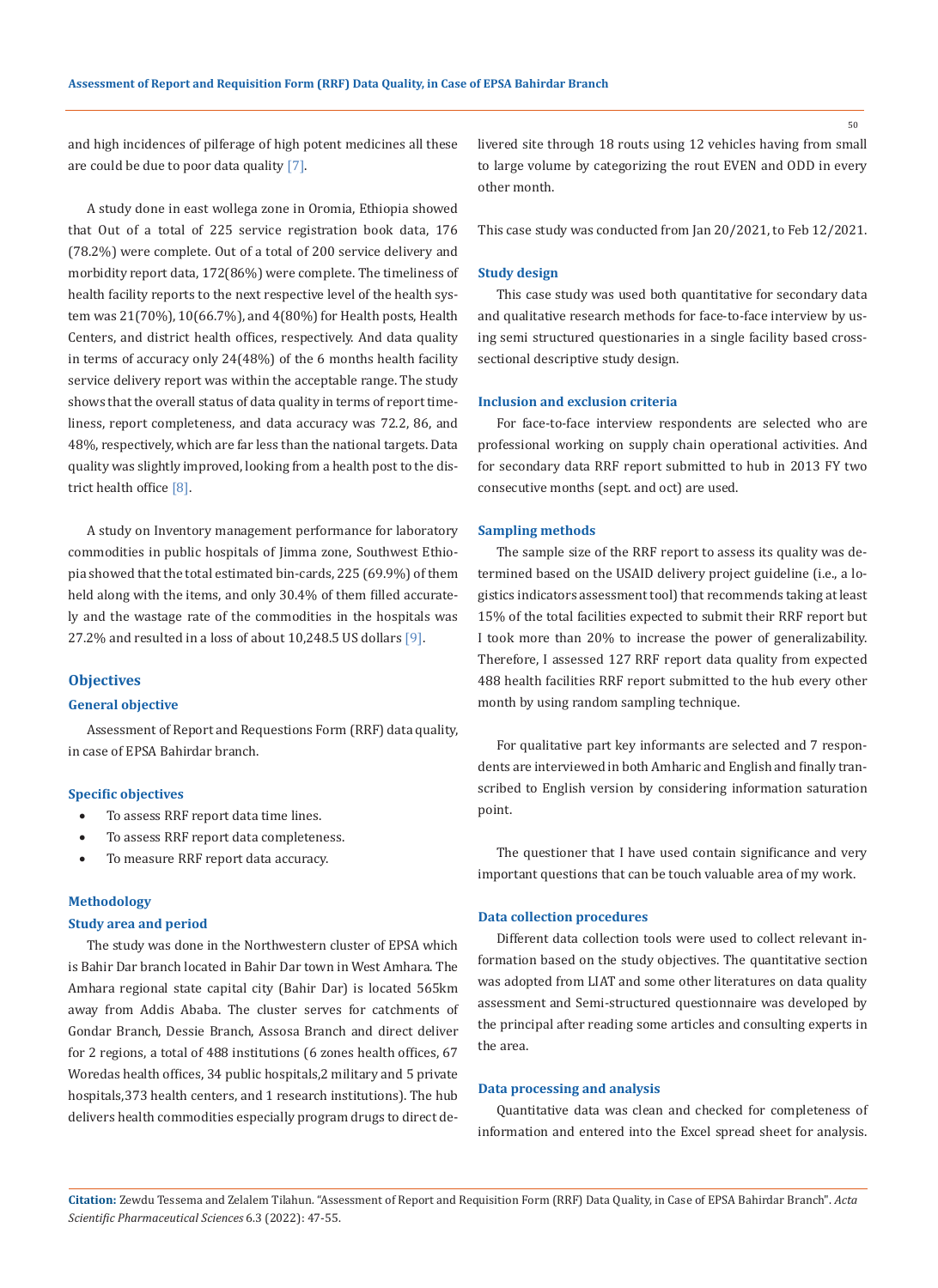Errors related to inconsistency of data was checked and corrected during data information cleaning. The qualitative part was analyzed manually using the thematic analysis technique.

### **Ethical consideration**

Permission for this case study was obtained from School of Pharmacy, Health Science College, Addis Ababa University and EPSA Bahirdar branch. Informed consent also obtained from hub managers and employees in the hub. They are assured that the information gathered from the institution and respondents are highly confidential.

#### **Operational definitions**

- Data quality: It is the accuracy, completeness, and timeliness of logistics data.
- The completeness of reports: Data from program health commodities included in the RRF were used to check the completeness of the reports. A report is considered complete if all the columns for each product listed in the report are filled in for at least one product listed under each program unless the facility does not manage the product. It also includes the name and signature of the personnel who write and approve the report should be placed as well the full address and seal of the institution.
- % of Complete Reports (i.e., contains all the relevant data to measure the indicator) = Number of reports that are complete from all Service Delivery Points/Total number of reports submitted\*100.
- • **Timeliness:** As per the integrated pharmaceutical logistics system (IPLS) of Ethiopia, A report is said to be timely submitted if, the health facilities directly submit their RRF to the higher supplier (EPSA) until the 10th day after the reporting period.
- • % of On Time Reports (received by the due date) = Number of reports received on time from Service Delivery Points/Total number of reports submitted to the hub\*100.
- • **Facility reporting rates:** The facility reporting rate was computed using the following formula.
- Reporting rate = number of facilities submitted their report in the specified schedule/ a total number of facilities expected to submit their report\*100
- • **Program health commodities:** In the current case study are drugs used to treat or prevent TB/ leprosy, HIV/AIDS, malaria, maternal and child health (MCH) and family planning and other health commodities delivered to health facilities free of cost and used in health facilities.
- Accuracy: Also known as validity: For this case study report accuracy assures the beginning balance of the RRF report is identical with the previous report ending balance and in each report column free of errors in mathematical calculation for each product. Data have integrity when the system used to generate them are protected from deliberate bias or manipulation for political or personal reasons.
- $%$  of report accuracy = number of reports free from mathematical errors from health facilities/Total number of reports submitted to the hub\*100
- Health commodities waste: Refers damaged, expired, or leftover health commodity products.
- Health commodities wastage rate = Total amount of unusable (expired +damaged) health commodities in a specific period/ Total amount of health commodities received in the same review period \*100.

#### **Results**

- A total of 127 RRF report included and analyzed in this case study by using three data quality dimensions i.e., accuracy, completeness and time lines.
- From a total of 127 RRF reports 46(36.2%) were accurate but the remaining 81(63.8%) reports were inaccurate which is caused by mainly inappropriate consumption calculation and mismatched amount of the beginning balance with the previous ending balance.
- From a total of 127 RRF reports 87(68.5%) were complete but the rest 40(31.5%) were incomplete mainly due to many free spaces on health facilities address, name and signature of personnel who should approve the report, no stock status indicating number on health commodities item list on the report format that managed by health facilities.
- From a total of 127 RRF reports 96(75.59%) were submitted to the hub on time before  $10<sup>th</sup>$  day after the reporting period. The remaining 31(24.41%) were submitted to the hub after  $10<sup>th</sup>$  day of the reporting period which is late that affect the hub aggregate report that will submit to central hub. If the submission date is very late beyond  $18<sup>th</sup>$  days of the reporting period to the hub, the health facilities take their health commodities by themselves.

In-depth interviews were held with technical staffs working on mainly in core departments of the hub like warehouse and inventory management department (cold chain management operators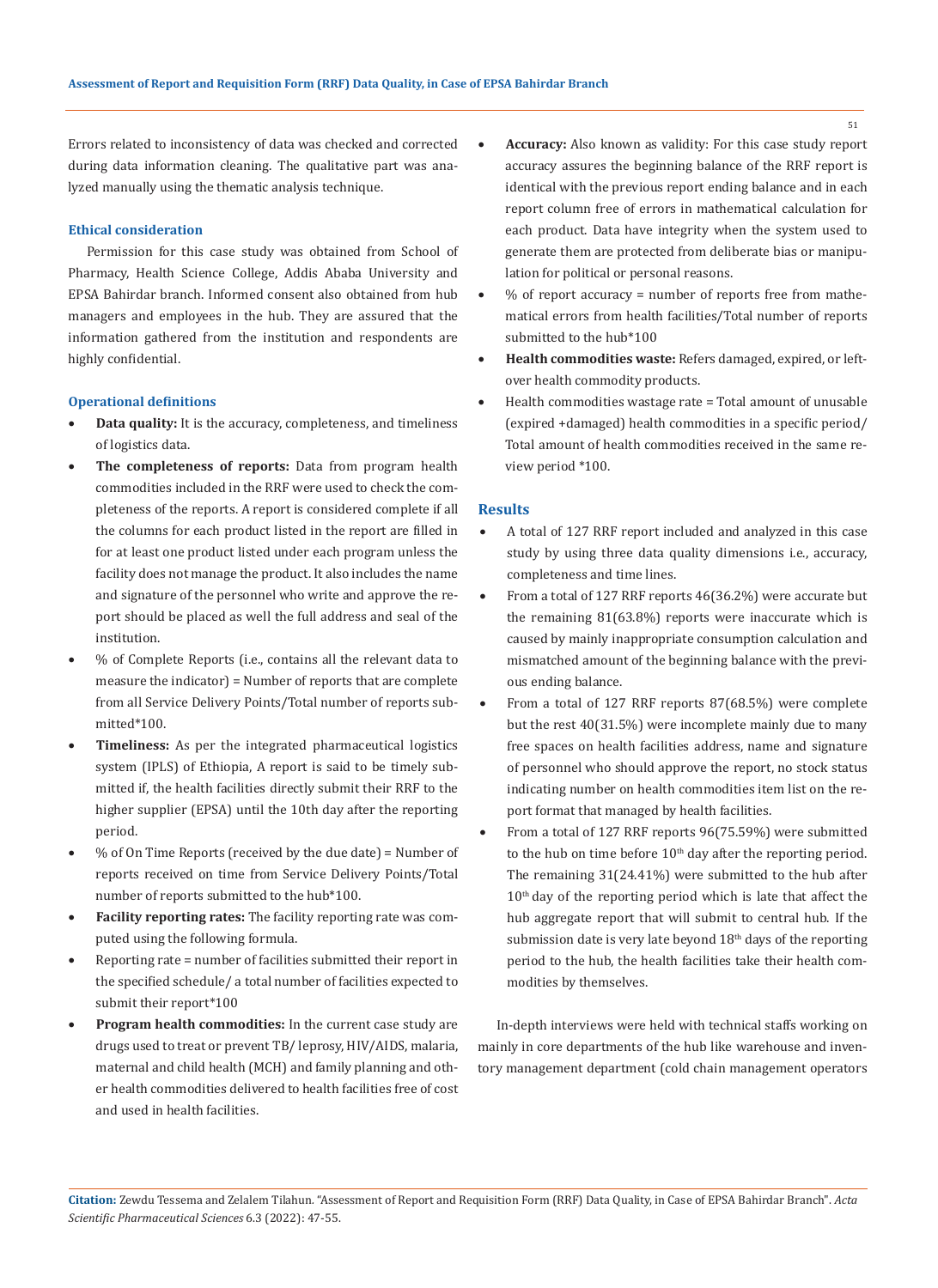

**Figure 1:** Data quality dimensions of the reviewed reports.

and warehouse managers), distribution and fleet management department, forecasting and capacity building department. Except one, all of the key informants were males. Majority of them were in the age group of 25-35 years with bachelor degree. The work experiences of the respondents ranged from 5 to 10 years. In-depth interviews were conducted to gather information about the benefit and effects of RRF report on supply chain activities like forecasting accuracy, distribution performance, stock availability and good warehouse, inventory management and effects on medicines wastage. And also challenges and recommendation to improve report data quality in health facilities.

The respondents also verified how medicine wastage affects service provision of the hub and any efforts took by the hub to prevent medicines wastage in the hub.

#### **Qualitative findings**

- Benefits and effects of RRF report data quality on core supply chain activities in the hub.
- Almost all respondents said that reliable and complete RRF report is very important to have accurate forecasting approach and optimal distribution performance if it is reached on time. If health facilities report their consumption data correctly to the hub, the hub will supply the needed items. So, based on the issued items the next year demand will forecast appropriately.
- Almost all respondents agreed on sending the reports on time with good quality data improves stock availability both in hub and service delivering points and crucial for warehouse and inventory management because of the hub refilled commodities from home offices by considering issued data to health facilities.

Two respondents said that good report data is used to overcome the problem of storage cost, to not become under or over stock and to prevent frequent emergency orders by health facilities. This leads to good warehouse and inventory management.

### **Challenges and recommendation to improve RRF data quality**

86% of respondents mentioned; negligence of professionals in health facilities, skill gab and poor training quality given to professionals are challenges or causes of poor report data quality submitted to the hub.

"One respondent also added that staff turnover, poor monitoring and evaluation and lack of awareness on the importance of quality data for supply chain activities in supplying agency and service delivery points are challenges to improve report data quality".

Delivery of quality training, continuous supportive supervision, on time feedback delivery, reach to last mile destinations to support and supervision as well assessment of the training Vs performance and awareness creation and realizing the importance of RRF for the health facilities are given as a recommendation to improve report data quality that will submit to hub.

"One respondent also added reward and punishment mechanisms should be applied to health professionals who are assigned to do the report since any defect in any points of report quality can disrupt the whole supply chain activities".

Factors that contribute for health commodities wastage in hub that estimated to be 1.49% in Birr and 1.60% in quantity with different unit of issue which below <2% (national recommended range) and total of 7,582,549.99 Ethiopian birr was loosed in the hub during the reviewed period are caused by poor forecasting accuracy or over quantifications, health facilities quantify more but buy less, poor inventory management, absence of fair and on time distribution, having not good reconciliations, are mentioned by all respondents are related to poor report data quality especially RRF report.

# **Discussions**

Development of standard and uniform logistics recording and reporting tools/formats and proper use of these tools have a substantial role in the implementation of effective and efficient health supply chain management information systems. In this case study, some of the recording and reporting formats were different from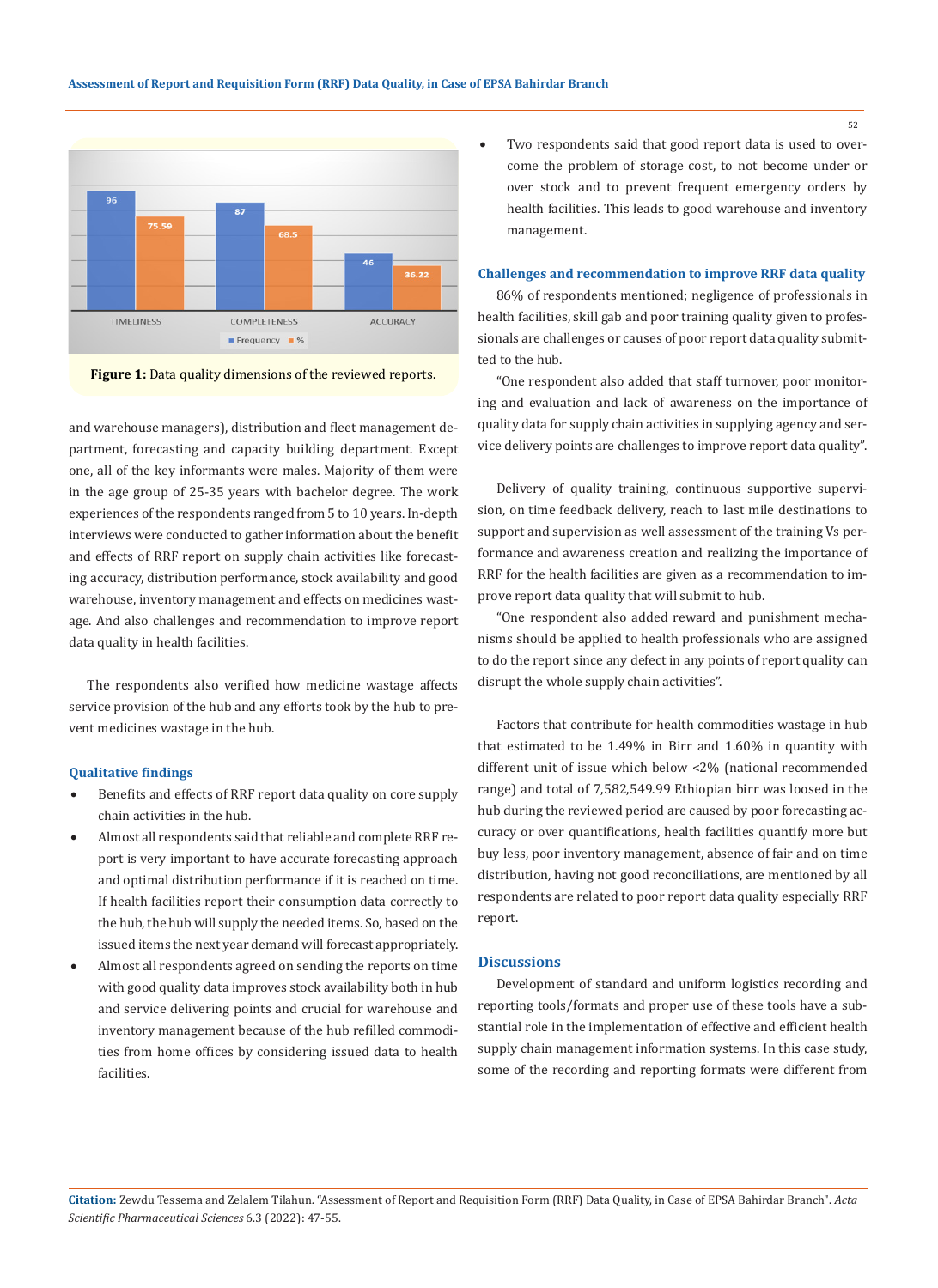53

the majority one. Electronic recording and reporting system enhance the logistics management information system (LMIS) performances through reducing errors and task burden, saving time, and improving reporting rates.

Regarding data quality of reports, it has substantial impacts on the quality of health care and even on government budgets for the maintenance of health services. Therefore, every facility in a supply chain needs to improve its data quality and timely share it to maintain health care at an optimal level. In this case study, of the total sampled RRFs, 36.22% were accurate, 75.9% were timely reported and 68.5% of the reports were found to be complete. These indicate the health facilities' weak performance in recording their logistics data and reporting to EPSA Bahirdar hub. The findings are slightly lower than the assessment conducted by SIAPS in Cameroon and Burundi, where in the accuracy and timeliness of their reports were 75% and 90%, respectively [10,11]. The reason might be a difference in the degree of professional skills by higher officials in providing regular supportive supervision and feedback on the facilities performances and absence of continuous training for new coming staffs. Factors including unavailability of an electronic recording system, lack of awareness and the educational level of staffs might also be significantly affecting the data quality of report in the present study. Even though the wastage rate of the hub is in optimal range, poor RRF data quality submitted to the hub has great effect on health commodity wastage rate as almost all respondents assured in my qualitative findings.

#### **Conclusion**

From this case study, we concluded that the RRF report data quality including its timeliness, completeness and accuracy require improvements, nonetheless, their reporting rate was not a problem. EPSA Bahirdar hub and health facilities should give strong emphasis on awareness about how poor report data quality affect health supply chain management that leads to inadequate pharmaceutical availability result in weak health care service.

### **Recommendation**

The major challenges that influence the facilities to do and submit appropriately were identified to be lack of commitment from professionals, staff turnover, poor awareness, skill gab and lack of electronic recording and reporting system. Generally, factors like training of staffs, availability of automated record systems, supportive supervision and feedback report had a significant association with the RRF data quality. Therefore, EPSA and partners should increase their frequency of supportive supervision and also

provide constructive feedback to the facilities. The facilities, especially the health centers together with the concerned stakeholders, should strengthen their report data quality by implementing automated recording systems and give emphasis for data quality by considering "no quality data no drug" at all times.

### **Limitation of the Case Study**

The first limitation of the case study was its coverage of only assessed RRF report submitted to EPSA Bahirdar hub from health facilities not include the aggregate report done by the hub to central EPSA.

The second limitation of the study was difficulty of getting respondents of the study at time of data collection due to time constraints and Lack of localized previous research papers in the area of the case study were also major constraints.

### **Acknowledgment**

I would like to express my gratitude and appreciation to Addis Ababa University College of health and medical science for supporting and permitting me to do this case study.

The deepest and profound thank goes to my advisor, Mr. Zelalem Tilahun, for his valuable advice and guidance. My special thank also goes to the Deputy manager of EPSA Bahirdar hub Mr. Marelign Anawutie for his patience, motivation and good support.

I would like to say thanks also to EPSA Bahidar hub senior warehouse and inventory management officers Abirham Tamiru, and Endalew Nigusie and the warehouse manager the so called Melkamu Birhanie and the whole staff for their heartfelt cooperation, constant encouragement and offering me necessary information.

# **Annex**

# **Annex I**

Semi structured questionaries

1. How could you describe the benefits and effects of RRF report on the following core supply chain activities?

- A. Forecasting accuracy
- B. Distribution performance
- C. Stock availability
- D. Good warehouse and inventory management
- E. Pharmaceutical wastage especially for programs
- 2. What are the challenges to improve RRF data quality that will submit to the hub?
- 3. What do you recommend to improve RRF data quality in health facilities?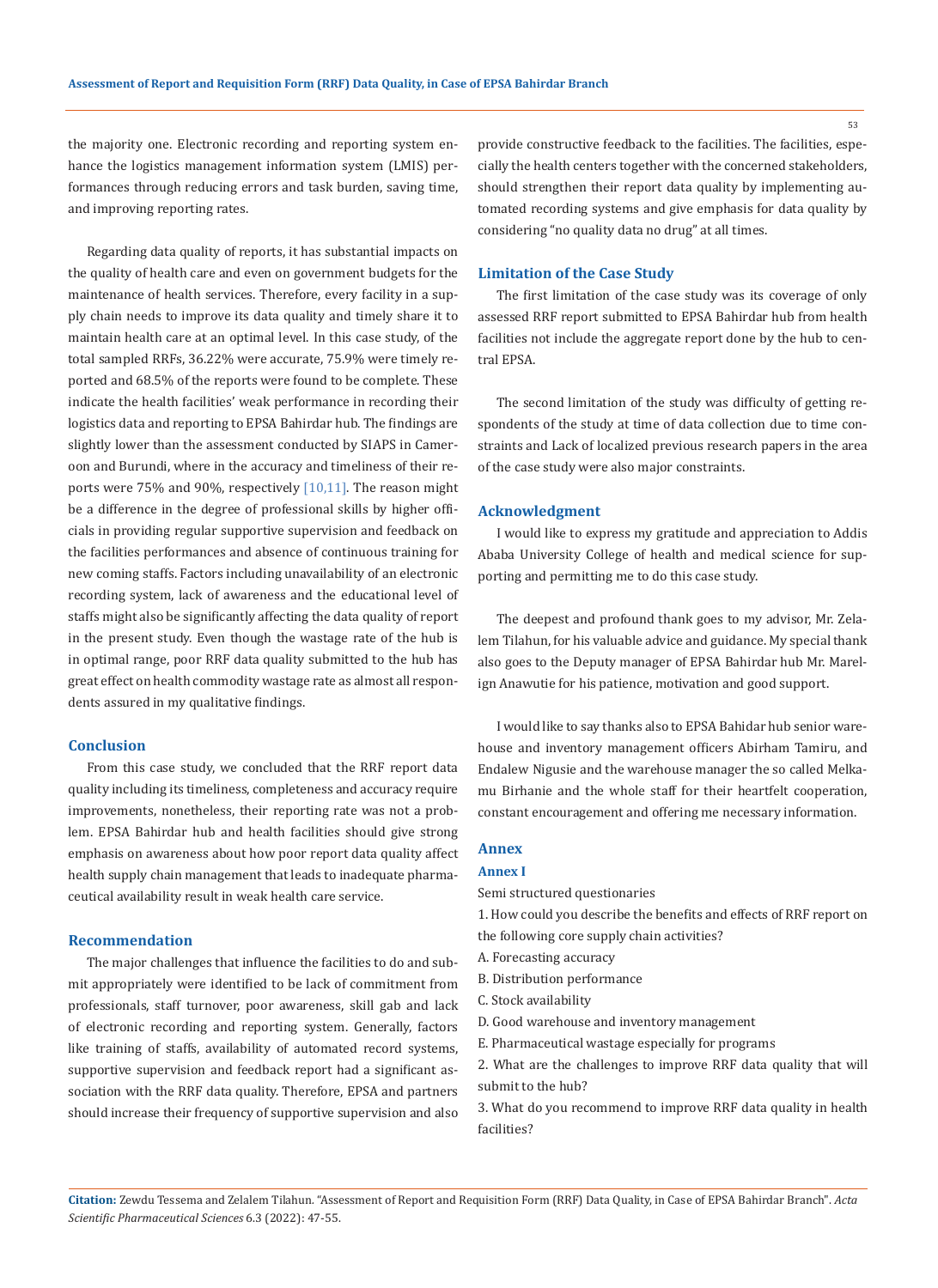| S.no | <b>Health facility name by code</b> | Timelines (< $or = 10th days$ ) |    | <b>Completeness</b> |    | <b>Accuracy</b> |    |
|------|-------------------------------------|---------------------------------|----|---------------------|----|-----------------|----|
|      |                                     | Yes                             | No | Yes                 | No | Yes             | No |
|      |                                     |                                 |    |                     |    |                 |    |
|      |                                     |                                 |    |                     |    |                 |    |
|      |                                     |                                 |    |                     |    |                 |    |
|      |                                     |                                 |    |                     |    |                 |    |
|      |                                     |                                 |    |                     |    |                 |    |
|      |                                     |                                 |    |                     |    |                 |    |
|      |                                     |                                 |    |                     |    |                 |    |
|      |                                     |                                 |    |                     |    |                 |    |
|      |                                     |                                 |    |                     |    |                 |    |
|      |                                     |                                 |    |                     |    |                 |    |
|      |                                     |                                 |    |                     |    |                 |    |
|      |                                     |                                 |    |                     |    |                 |    |
|      |                                     |                                 |    |                     |    |                 |    |
|      |                                     |                                 |    |                     |    |                 |    |
|      |                                     |                                 |    |                     |    |                 |    |
|      |                                     |                                 |    |                     |    |                 |    |
|      |                                     |                                 |    |                     |    |                 |    |
|      |                                     |                                 |    |                     |    |                 |    |

#### **Assessment of Report and Requisition Form (RRF) Data Quality, in Case of EPSA Bahirdar Branch**

**Annex II:** Data extraction format for secondary data.



**Annex III:** RRF format for my report data quality dimensions assessment

### **Bibliography**

- 1. WHO. Data quality review, WHO Press (2017).
- 2. Ethiopian pharmaceuticals Supply Agency (PFSA). "Integrated Pharmaceuticals Logistics System (IPLS) in Health Facilities of Ethiopia". (2017): 1-118.
- 3. [Tiye K and Gudeta T. "Logistics management information sys](https://bmcmedinformdecismak.biomedcentral.com/articles/10.1186/s12911-018-0720-9)[tem performance for program drugs in public health facilities](https://bmcmedinformdecismak.biomedcentral.com/articles/10.1186/s12911-018-0720-9)  [of East Wollega Zone, Oromia regional state, Ethiopia". B](https://bmcmedinformdecismak.biomedcentral.com/articles/10.1186/s12911-018-0720-9)*MC [Medical Informatics and Decision Making](https://bmcmedinformdecismak.biomedcentral.com/articles/10.1186/s12911-018-0720-9)* 18.1 (2018): 1-14.
- 4. MEASURE Evaluation. "User Manual: Routine Data Quality Assessment RDQA User Manual | 1". MEASURE Evaluation, (October) (2015).